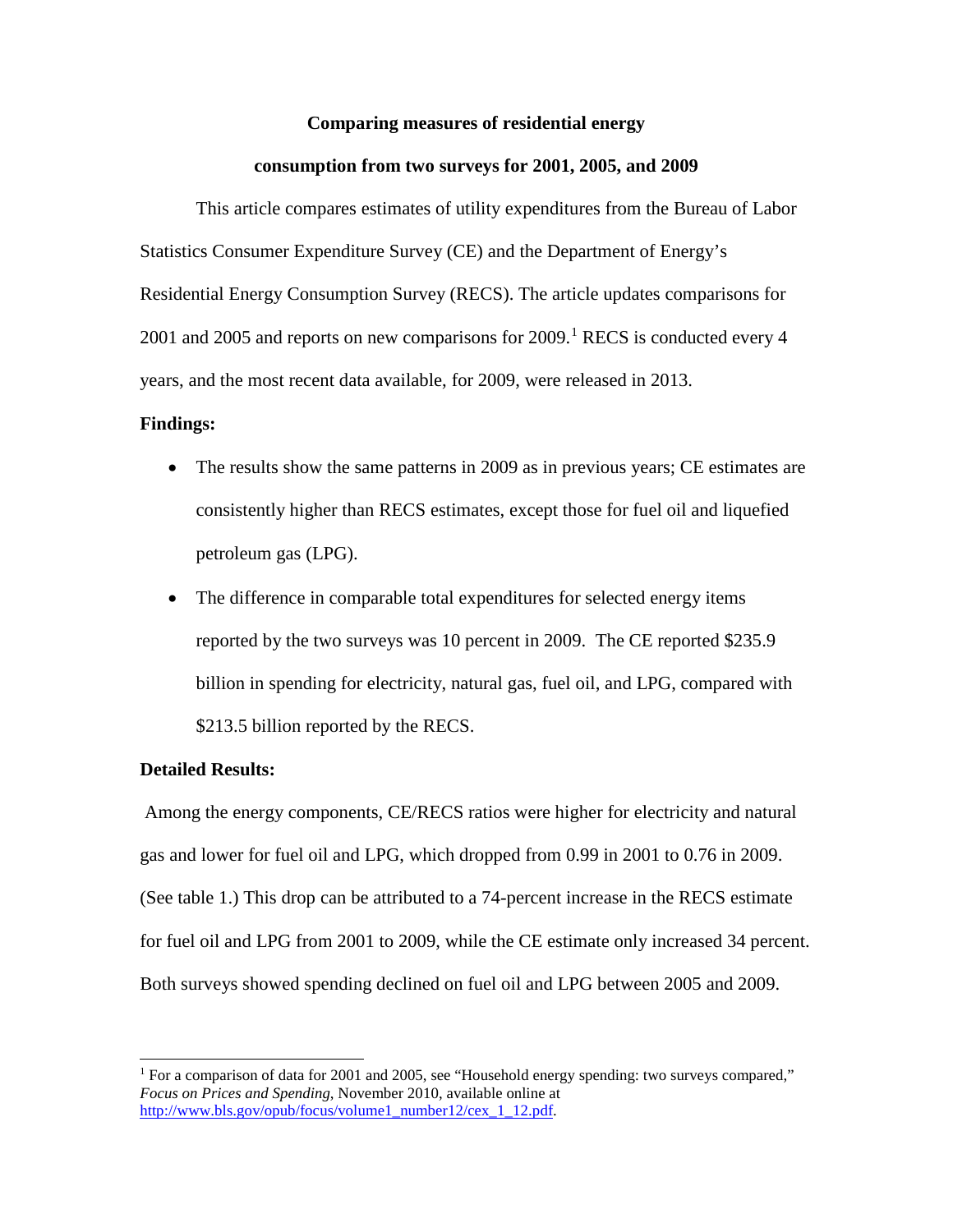The small sample size of households using fuel oil and LPG could explain the volatility of the ratios for these fuels.

| Expenditure Survey and Residential Energy Consumption Survey, 2001, 2005, and 2009 (in billions of nominal dollars) |             |         |             |                         |                    |             |                                    |                    |             |                                    |                           |             |                             |
|---------------------------------------------------------------------------------------------------------------------|-------------|---------|-------------|-------------------------|--------------------|-------------|------------------------------------|--------------------|-------------|------------------------------------|---------------------------|-------------|-----------------------------|
|                                                                                                                     | <b>YEAR</b> | TOTAL   |             |                         | <b>ELECTRICITY</b> |             |                                    | <b>NATURAL GAS</b> |             |                                    | <b>FUEL OIL &amp; LPG</b> |             |                             |
|                                                                                                                     |             | СE      | <b>RECS</b> | CE/RECS<br><b>RATIO</b> | СE                 | <b>RECS</b> | CE/<br><b>RECS</b><br><b>RATIO</b> | СE                 | <b>RECS</b> | CE/<br><b>RECS</b><br><b>RATIO</b> | СE                        | <b>RECS</b> | CE/<br><b>RECS</b><br>RATIO |
|                                                                                                                     | 2009        | \$235.9 | \$213.5     | 1.10                    | \$163.5            | \$144.0     | 1.14                               | \$57.6             | \$49.9      | 1.15                               | \$14.9                    | \$19.5      | 0.76                        |
|                                                                                                                     | 2005        | 203.7   | 191.7       | 1.06                    | 133.9              | 121.1       | 1.11                               | 54.9               | 49.2        | 1.12                               | 15.1                      | 21.4        | 0.71                        |
|                                                                                                                     | 2001        | 166.7   | 153.4       | 1.09                    | 110.5              | 97.2        | 1.14                               | 45.1               | 44.7        | 1.01                               | 11.1                      | 11.2        | 0.99                        |

Table 1. Consumer expenditures on total energy and selected household energy items, adjusted for renters' energy costs, Consumer Expenditure Survey and Residential Energy Consumption Survey, 2001, 2005 , and 2009 (in billions of nominal dollars)

Chart 1 shows the total expenditures reported by the CE and the RECS for selected energy items. The CE total expenditure estimates for electricity consistently exceed those reported by the RECS. Electricity consistently accounts for the majority of utility expenditures in both the CE and RECS: In 2001 electricity accounted for 66 percent of total utility expenditures; 2005, electricity accounted for 63 percent of total utility expenditures; while in 2009 electricity accounted for 68 percent of total utility expenditures.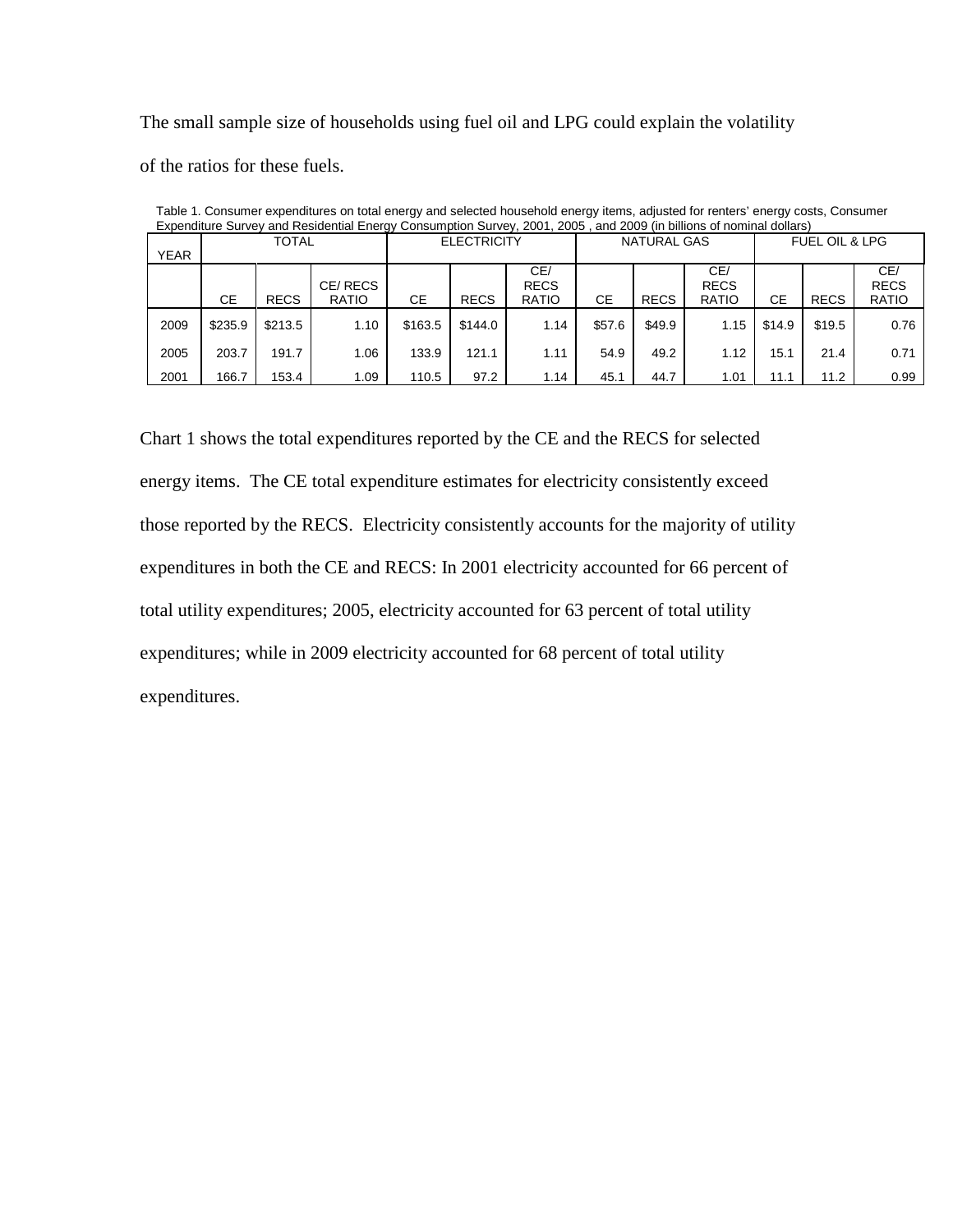

### **Technical Notes:**

There are many differences between the CE and the RECS, and the data from both surveys have been adjusted to make them more comparable for this analysis:

- The CE and the RECS treat renters whose rent payments include home energy costs differently.
- The CE does not attempt to estimate the cost of home energy included in the rent and instead assigns the total contract rental payment to the rent of dwellings category.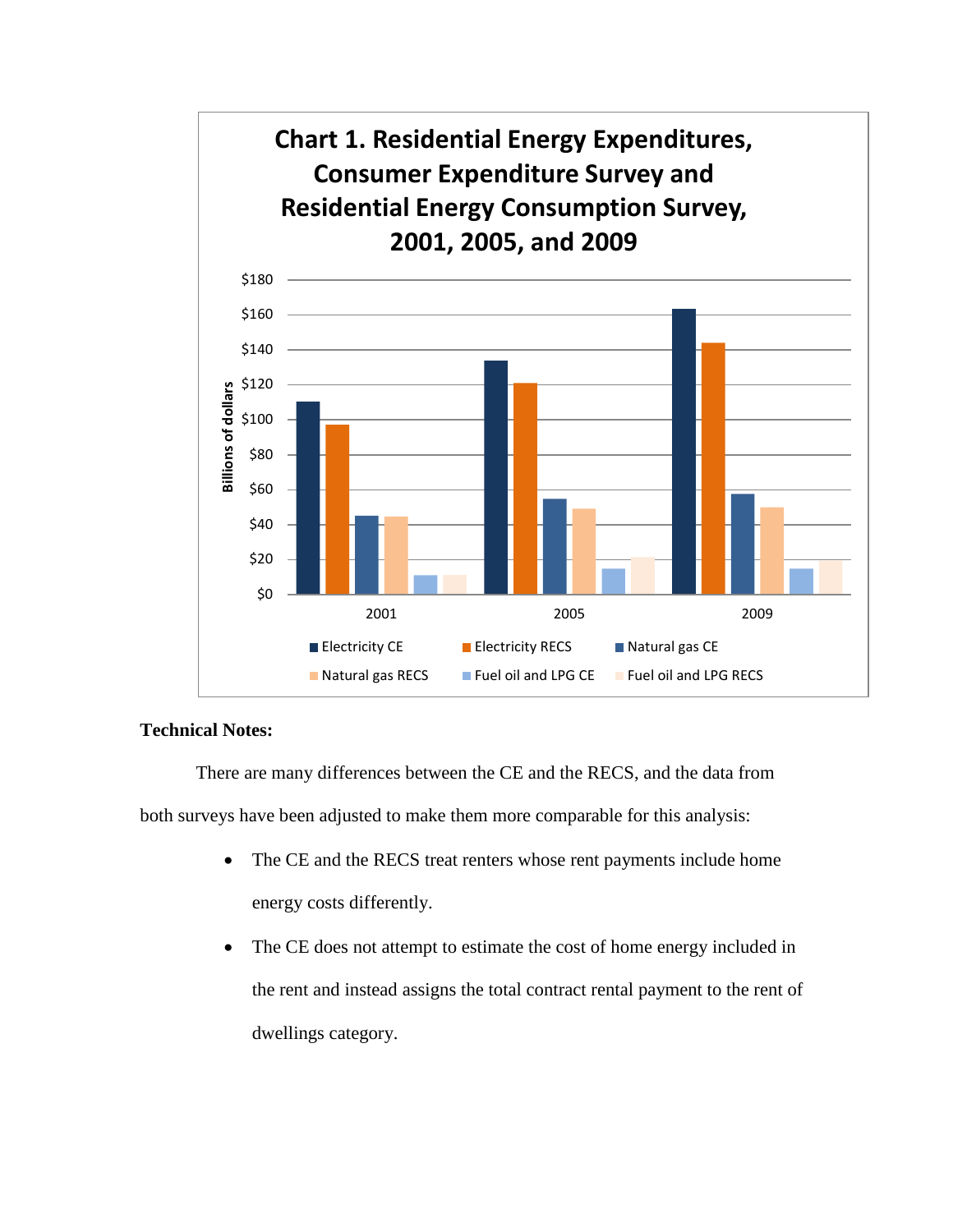- In 2009, 14.5 percent of all renters in the CE reported that electricity was included in their rental payment and 19.2 percent reported that natural gas was included. In contrast, RECS field representatives visit rental agents or building management representatives to determine the actual energy expenditures attributable to the sampled rented housing unit.
- The CE apportions energy costs from homeowners' association, cooperative, and condominium fees where owners pay for utilities such as electricity, natural gas, and water as part of the organization's monthly fee. In contrast, RECS works with building management and service providers to estimate the energy expenditures for individual housing units.
- The CE collects energy expenditure data attributable to vacation and second homes while the RECS does not.

For the purposes of this comparison, the published CE data were first adjusted to make them more comparable to the RECS published expenditure data. Since RECS does not collect vacation home data, the comparison above excludes expenditures reported by the CE for owned or rented vacation homes. The CE collects data for all energy types, including coal, wood, and other fuels, while the RECS collects expenditure data only for electricity, natural gas, fuel oil, LPG, and kerosene. As a result of a coding change implemented by the CE in 2005, it was no longer possible to identify kerosene expenditures. For continuity and comparability, coal, wood, and kerosene expenditures from both surveys were excluded for all years.

The RECS data were also adjusted to remove energy expenditures paid indirectly through rent and condominium fees. Table 1 shows the 2001, 2005, and 2009 results,